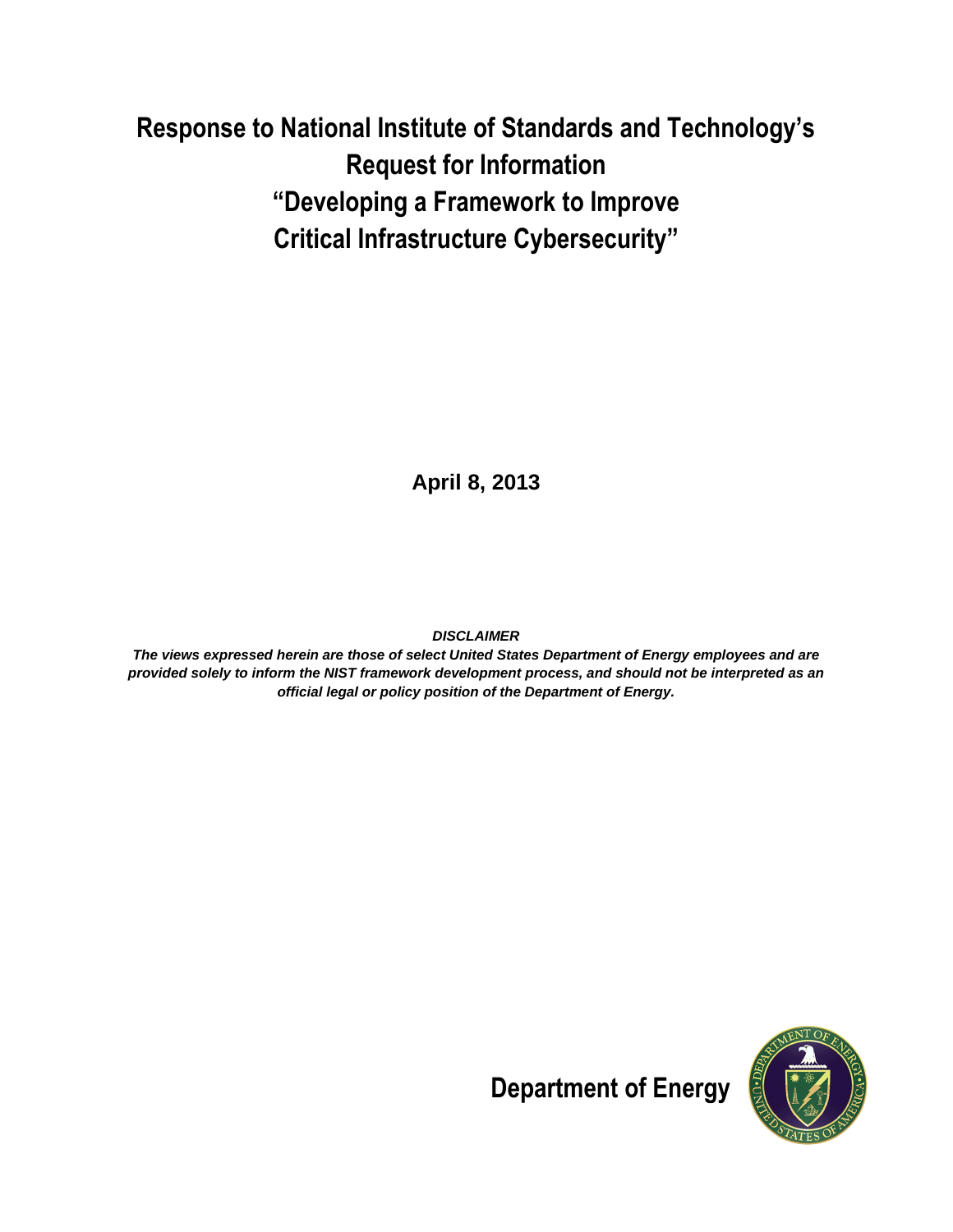## **Current Risk Management Practices**

## *1. What do organizations see as the greatest challenges in improving cybersecurity practices across critical infrastructure?*

The 2011 "Roadmap to Achieve Energy Delivery Systems Cybersecurity" was developed with public-private collaboration and describes challenges to improving cybersecurity across the energy sector. Key barriers identified include:

- Cyber threats are unpredictable and evolve faster than the sector's ability to develop and deploy countermeasures
- Security upgrades to legacy systems are limited by inherent limitations of the equipment and architectures
- Performance/acceptance testing of new control and communication solutions is difficult without disrupting operations
- Threat, vulnerability, incident, and mitigation information sharing is insufficient among government and industry
- Historically weak business case for cybersecurity investment by industry
- Regulatory uncertainty in energy sector cybersecurity

The Roadmap provides a strategic framework to achieve the vision that resilient energy delivery systems are designed, installed, operated, and maintained to survive a cyberincident while sustaining critical functions. It describes cybersecurity considerations for energy delivery systems along with trends and drivers affecting future energy delivery systems security.

The Roadmap is available at [http://energy.gov/oe/downloads/roadmap-achieve-energy](http://energy.gov/oe/downloads/roadmap-achieve-energy-delivery-systems-cybersecurity-2011)[delivery-systems-cybersecurity-2011](http://energy.gov/oe/downloads/roadmap-achieve-energy-delivery-systems-cybersecurity-2011).

## *2. What do organizations see as the greatest challenges in developing a cross-sector standardsbased Framework for critical infrastructure?*

With regard to the energy sector, the greatest challenges in developing a cross-sector standards-based Framework for critical infrastructure are that cyber infrastructures in different critical sectors have unique characteristics, are designed to meet different requirements, and may face different types and levels of risks. A one-size-fits-all approach for cross-sector standards may not deliver the optimal value at sector level. The need to arrive at a consensus on cross-sector standards may dilute any agreed standard to reduced effectiveness.

Cross-sector standards addressing operational systems may require numerous caveats to accommodate unique functions, processes and circumstances. These exceptions will have to be addressed without causing confusion or rendering the standards ineffective. Such limitations may be less applicable to cross-sector standards addressing business enterprise networks.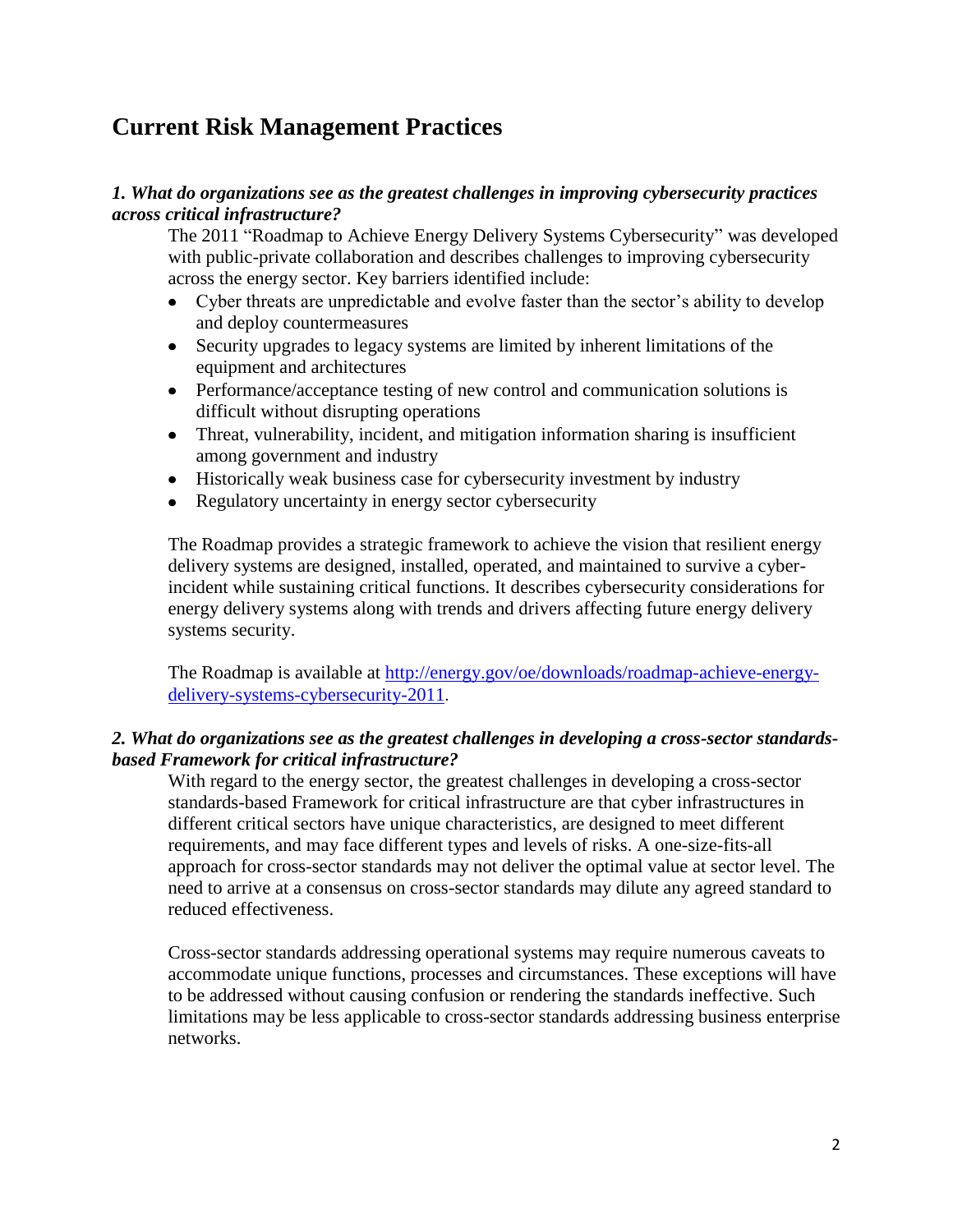A cross-sector standards based framework will also need to account for the varying risk considerations and thresholds of different sectors. A risk-based approach will ensure that standards are scalable and effective.

## *3. Describe your organization's policies and procedures governing risk generally and cybersecurity risk specifically. How does senior management communicate and oversee these policies and procedures?*

With regard to the energy sector, the Department of Energy (DOE) encourages and supports the sector's adoption of industry best-practices for cybersecurity risk management policies and procedures. Organizations may derive their cybersecurity risk management policies and procedures from a wide array of approaches e.g. North American Electric Reliability Corporation (NERC) Critical Cyber Asset determination guidance, National Institute of Standards and Technology (NIST) Special Publication (SP) 800-37, NIST SP 800-39, DOE Order 205.1B, and DOE/OE-0003. Organizations may communicate and oversee these policies and procedures via senior management teams or leads aligned to specific business line or function.

In 2012, DOE published the Electricity Subsector Cybersecurity Risk Management Process (RMP) Guideline. The RMP Guideline was developed by public-private collaboration and may be used to implement a new cybersecurity risk management program within an organization or to build upon an organization's existing internal cybersecurity policies, standard guidelines, and procedures. The guideline is available at <http://energy.gov/oe/services/cybersecurity/cybersecurity-risk-management-process-rmp>.

With regard to the DOE complex, DOE policies and procedures governing risk generally and cybersecurity risk specifically are based on the Federal Information Security Management Act of 2002 (FISMA). These includeNIST SP 800-53 and Federal Information Processing Standards (FIPS) 199.

### *4. Where do organizations locate their cybersecurity risk management program/office?* With regard to the energy sector, the size and operations of the organizations impact the position of organization's cybersecurity risk management program/office.

Generally, an Information Technology (IT) function manages business systems and networks, whereas an Operational Technology (OT) function manages industrial control systems. Either or both offices may conduct cybersecurity risk management activities. In larger organizations cybersecurity risk management program/office may be located within the office of the Chief Information Officer. In smaller organizations the senior leader responsible for cybersecurity may not be part of the executive leadership.

## *5. How do organizations define and assess risk generally and cybersecurity risk specifically?*

With regard to the energy sector, risk management practices vary from one organization to other and may be driven by business needs, goals or compliance mandates. Assessment of threats tends to depend on open source and unclassified materials. As an example, NERC standards are a minimal requirement for the Bulk Electric System (BES); whereas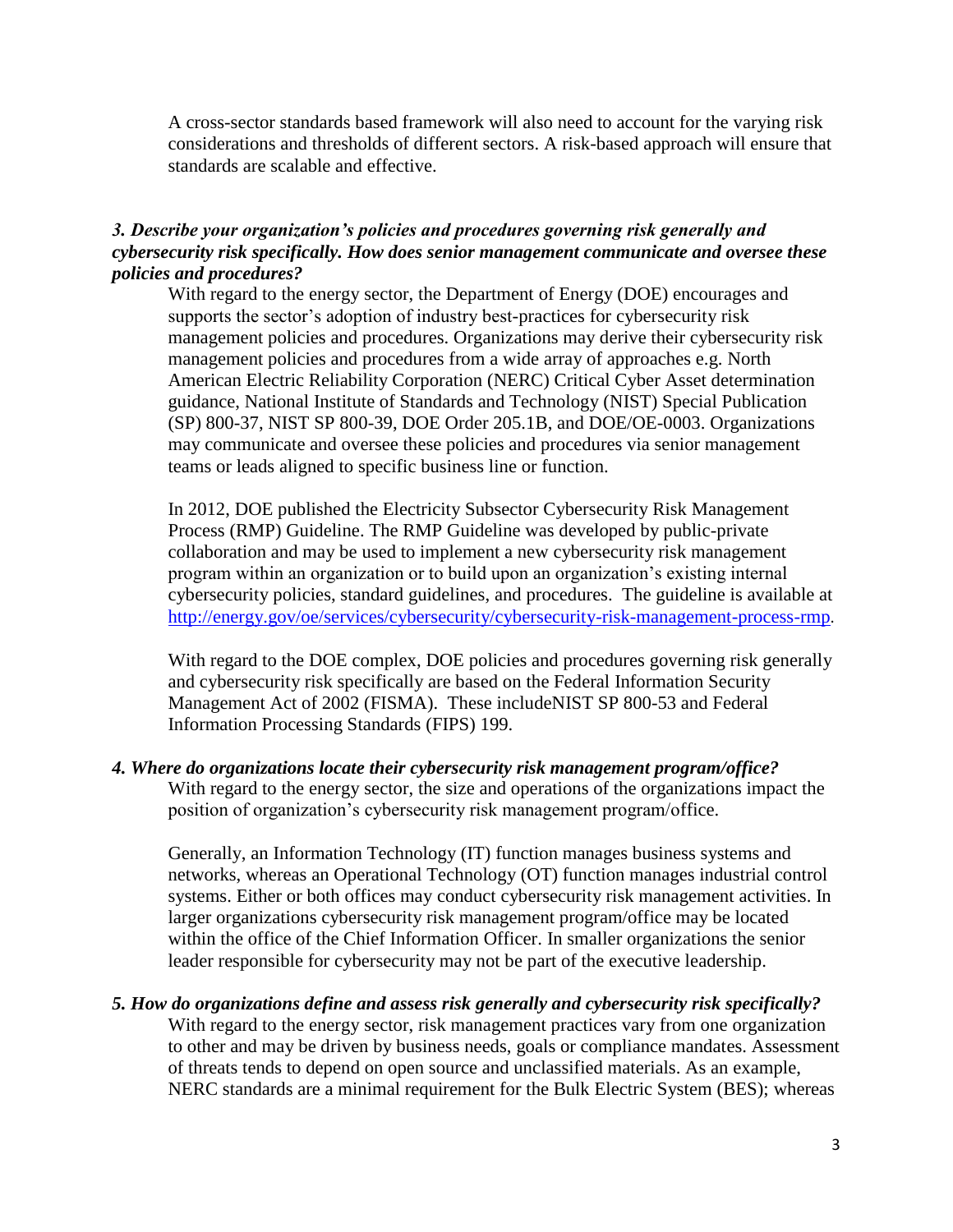NIST SP 800-37, NIST SP 800-39, DOE Order 205.1B and DOE/OE-0003, NIST Interagency Report (NISTIR) 7628, and NIST SP 800-53 may be used elsewhere. Depending upon the organization's leadership and resources, practices beyond the standards are as individual as the organizations themselves.

## *6. To what extent is cybersecurity risk incorporated into organizations overarching enterprise risk management?*

With regard to the energy sector, cybersecurity risk is generally used as a point of consideration for making business decisions. It is a subset of the enterprise risk management program. The extent of incorporation of cybersecurity risk into organizations' overarching enterprise risk management is dependent on the resources and maturity of the organization. For energy sector organizations, especially in the electricity subsector, cybersecurity risk management activities are driven by compliance requirements and audits. This sometimes results in energy organizations incorporating cybersecurity into their compliance functions instead of an overarching enterprise risk management function.

## *7. What standards, guidelines, best practices, and tools are organizations using to understand, measure, and manage risk at the management, operational, and technical levels?*

With regard to the energy sector, a wide variety of standards, guidelines, and practices are used. Examples include but are not limited to:

- DOE's "Electricity Subsector Cybersecurity Capability Maturity Model (ES-C2M2)" and "RMP Guideline" [http://energy.gov/oe/downloads/electricity-subsector-cybersecurity-capability](http://energy.gov/oe/downloads/electricity-subsector-cybersecurity-capability-maturity-model-may-2012)[maturity-model-may-2012](http://energy.gov/oe/downloads/electricity-subsector-cybersecurity-capability-maturity-model-may-2012) [http://energy.gov/oe/downloads/cybersecurity-risk-management-process-rmp](http://energy.gov/oe/downloads/cybersecurity-risk-management-process-rmp-guideline-final-may-2012)[guideline-final-may-2012](http://energy.gov/oe/downloads/cybersecurity-risk-management-process-rmp-guideline-final-may-2012)
- The President's Critical Infrastructure Protection Board and the DOE's "21 Steps to Improve Cyber Security of SCADA Networks" <http://www.oe.netl.doe.gov/docs/prepare/21stepsbooklet.pdf>
- Department of Homeland Security's (DHS) "Cyber Security Procurement Language for Control Systems" and "Chemical Facilities Anti-Terrorism Standards" (CFATS) [http://ics-cert.us-cert.gov/pdf/FINAL-Procurement\\_Language\\_Rev4\\_100809.pdf](http://ics-cert.us-cert.gov/pdf/FINAL-Procurement_Language_Rev4_100809.pdf) <http://www.dhs.gov/chemical-facility-anti-terrorism-standards>
- NIST's "NISTIR 7628 Guidelines for Smart Grid Cyber Security" <http://csrc.nist.gov/publications/PubsNISTIRs.html>
- NERC's "Critical Infrastructure Protection Cybersecurity" reliability standards <http://www.nerc.com/page.php?cid=2|20>
- The American Petroleum Institute (API) standard "API 1164 Pipeline SCADA Security" <http://www.techstreet.com/api/products/1629005>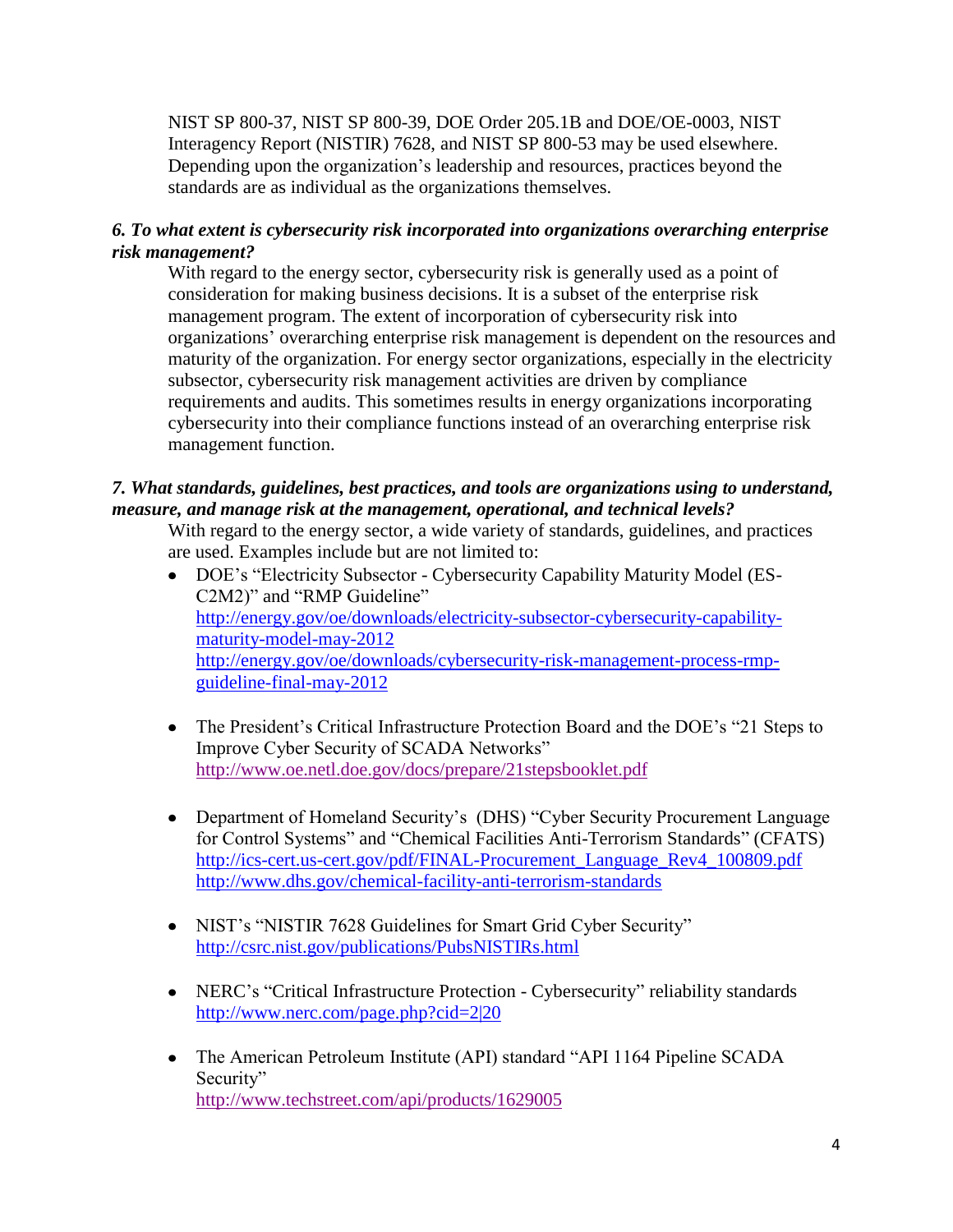- The American Gas Association's "AGA-12 Cryptographic Protection of SCADA Communications General Recommendations" <http://www.aga.org/Pages/default.aspx>
- ISACA's "Control Objectives for Information and Related Technology (COBIT)" framework <http://www.isaca.org/COBIT/Pages/default.aspx>
- The Committee of Sponsoring Organizations of the Treadway Commission's (COSO) "Enterprise Risk Management - Integrated Framework" <http://www.coso.org/erm-integratedframework.htm>
- The Payment Card Industry (PCI) Security Standards Council's "Payment Card Industry Data Security Standard (PCI DSS) [https://www.pcisecuritystandards.org/security\\_standards/](https://www.pcisecuritystandards.org/security_standards/)

## *8. What are the current regulatory and regulatory reporting requirements in the United States (e.g., local, state, national, and other) for organizations relating to cybersecurity?*

With regard to the energy sector, Sarbanes Oxley (SOX), Federal Energy Regulatory Commission (FERC) rules, NERC reliability standards, and DOE FormOE-417 provide some of the current reporting requirements. The federal Power Marketing Administrations (PMAs) have FISMA reporting requirements as well.

## *9. What organizational critical assets are interdependent upon other critical physical and information infrastructures, including telecommunications, energy, financial services, water, and transportation sectors?*

With regard to the energy sector, organizations have a wide range of critical assets with interdependencies within the sector, e.g., natural gas or dams for generation assets. An organization's critical assets also have dependencies on its supply chain.

Other critical infrastructure sectors such as (but not limited to) Telecommunications, Transport, and Health are dependent on the energy sector.

## *10. What performance goals do organizations adopt to ensure their ability to provide essential services while managing cybersecurity risk?*

With regard to the energy sector, in addition to business mission and goals regulatory requirements may also dictate performance goals. For the electricity subsector, FERC Orders and NERC Standards identify performance goals for reliability.

Energy sector organizations also adhere to regulations and recommendations at the state level. The National Association of Regulatory Utility Commissioners (NARUC) which represents the State Public Service Commissioners who regulate essential utility services, provides guidelines and programs such as the Cybersecurity for State Regulators: [http://www.naruc.org/grants/Documents/NARUC%20Cybersecurity%20Primer%202.0.p](http://www.naruc.org/grants/Documents/NARUC%20Cybersecurity%20Primer%202.0.pdf) [df.](http://www.naruc.org/grants/Documents/NARUC%20Cybersecurity%20Primer%202.0.pdf)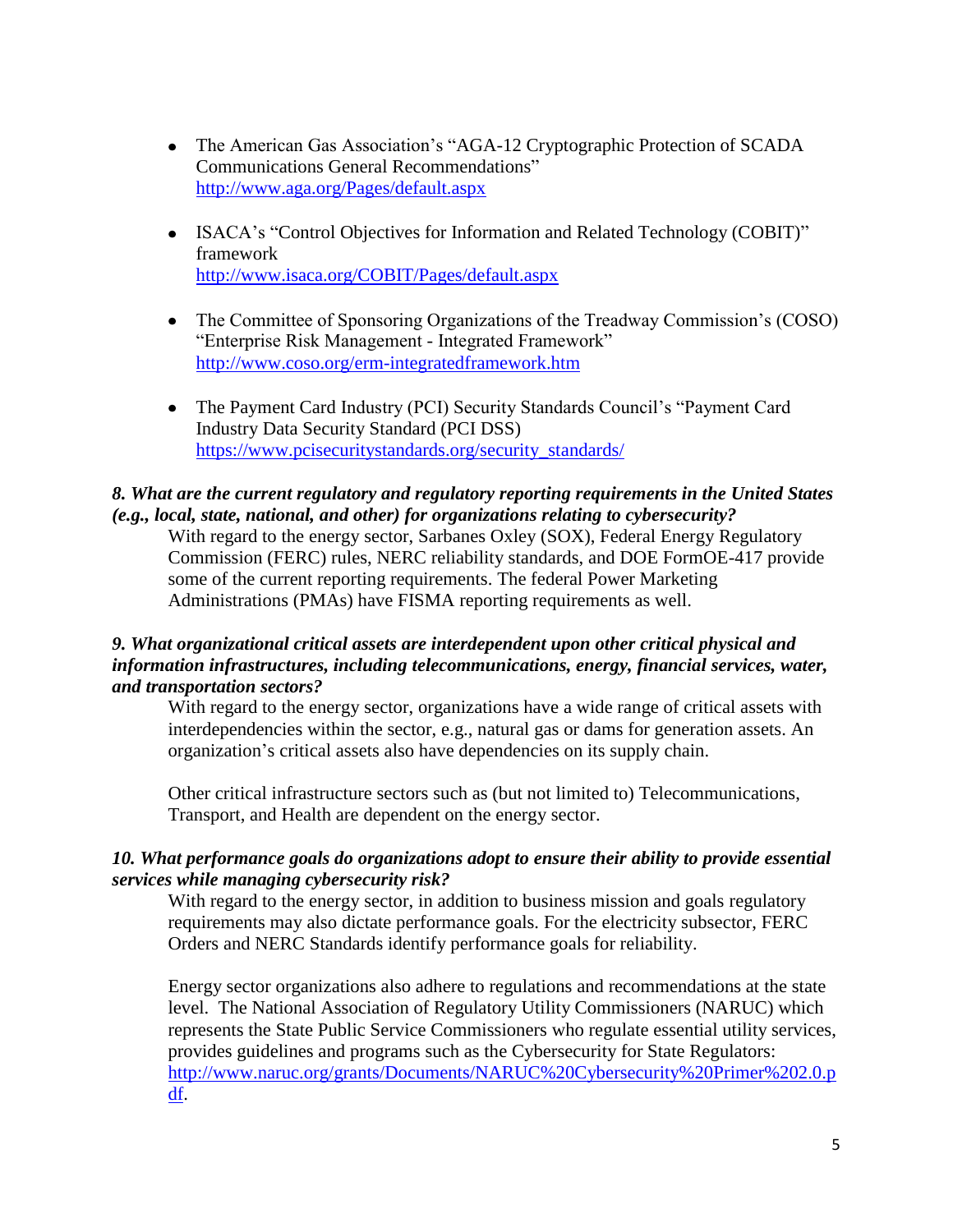The ES-C2M2 is a maturity model that can be used to measure performance on an enterprise-wide or functional basis (e.g., generation, transmission, distribution, markets, etc.). Organizations can evaluate the extent of their implementation of the cybersecurity practices listed in the model and determine their Maturity Indicator Level (MIL). The MILs indicate the level of sophistication of the organization's cybersecurity practices. The model does not prescribe an "ideal" maturity indicator level. The desired level is based on the organizations own risk tolerance. The model is described in further detail in response to Question 1 in the "Use of Frameworks, Standards, Guidelines, and Best Practices" section.

Further analysis is needed to determine whether existing performance goals are appropriate for cybersecurity risk faced by the sector.

## *11. If your organization is required to report to more than one regulatory body, what information does your organization report and what has been your organization's reporting experience?*

With regard to the energy sector, organizations have reporting requirements from their regulators – generally minimal information initially, and further information upon request.

## *12. What role(s) do or should national/international standards and organizations that develop national/international standards play in critical infrastructure cybersecurity conformity assessment?*

Standards organizations may facilitate conformity assessment by providing guidance and interpretation of the standards. The US energy sector is interconnected with Mexico and Canada and therefore both national and international standards organizations may need to partner in standards development and in guiding organizations with respect to conformity assessment.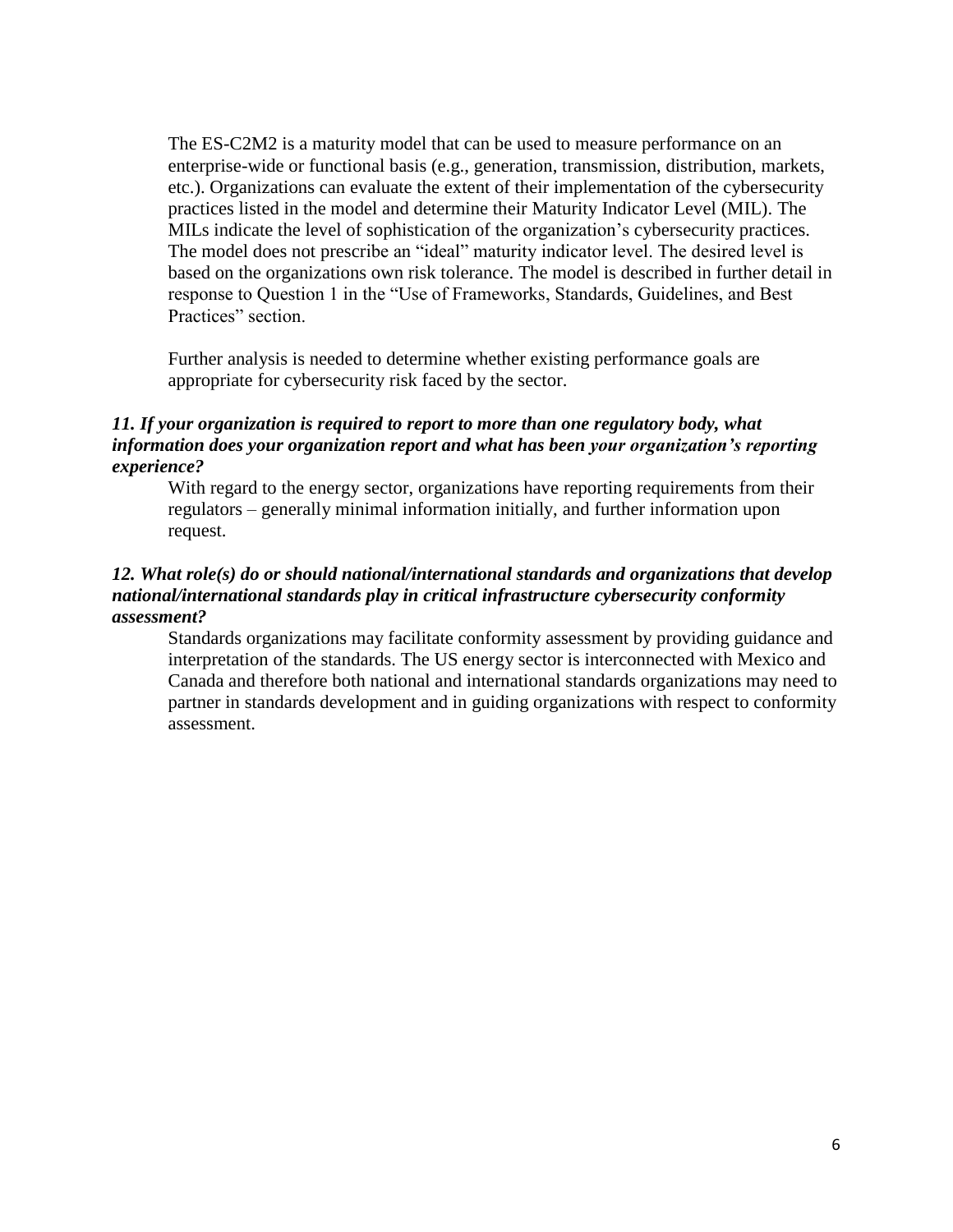## **Use of Frameworks, Standards, Guidelines, and Best Practices**

## *1. What additional approaches already exist?*

Examples of frameworks, standards, guidelines, and best practices used in the energy sector include products from various organizations and associations e.g., NERC, NIST, API, AGA, National Association of State Energy Officials (NASEO), North American Energy Standards Board (NAESB), International Organization for Standardization, (ISO), International Electrotechnical Commission (IEC), American National Standards Institute (ANSI), Edison Electric Institute (EEI), Large Public Power Council (LPPC), National Rural Electric Cooperative Association, EnergySec, Electric Power Research Institute, Inc (EPRI), Interstate Natural Gas Association of America (INGAA), etc. For details about these products please refer to the organizations' websites.

A number of approaches also exist in the form of tools and methods. Some of the DOE products are explained below:

- LEMNOS: Utilities spend significant time investigating the functional features of new cybersecurity products to ensure they deliver the right solution, and at the same time are compatible with the products in their current system. Lemnos simplifies this process. The Lemnos profiles provide a standard configuration for vendors to use when building a variety of functions into their security products. The result is interoperable products from different vendors that can securely communicate and easily integrate. This simplifies a utility's buying process and increases product options for utilities**.** The Lemnos profiles also build in security features that improve productivity, such as central administration, which saves operators time by improving the efficiency of access management; remote access, which allows operators to observe and send commands to remote devices from a central location; and central log collection that eases compliance with NERC Critical Infrastructure Protection (CIP) logging rules. Details of the Lemnos security program are available at <http://energy.gov/oe/downloads/lemnos-interoperable-security-program>
- ASAP-SG: The Advanced Security Acceleration Project for the Smart Grid (ASAP-SG) is a public-private partnership to accelerate standards development for secure and resilient Smart Grid architectures. ASAP-SG has developed security profiles for key electric grid domains including advanced metering infrastructure, third-party data access, and distribution management, Wide-Area Monitoring, Protection, and Control (Synchrophasors), and a security profile for Substation Automation. The ASAP-SG has also published a Smart Grid Security Profile Blueprint and a white paper entitled "How a Utility Can Use ASAP-SG Security Profiles" that help clarify the frameworks, tools, and methods needed to create and customize smart grid domainspecific security profiles that should be applied to the procurement, implementation, and configuration of smart grid systems.
- ES-C2M2: The Electricity Subsector Cybersecurity Capability Maturity Model (ES-C2M2) is a public-private collaboration effort to support the ongoing development of cybersecurity capabilities across the electricity subsector. The objectives of ES-C2M2 are to: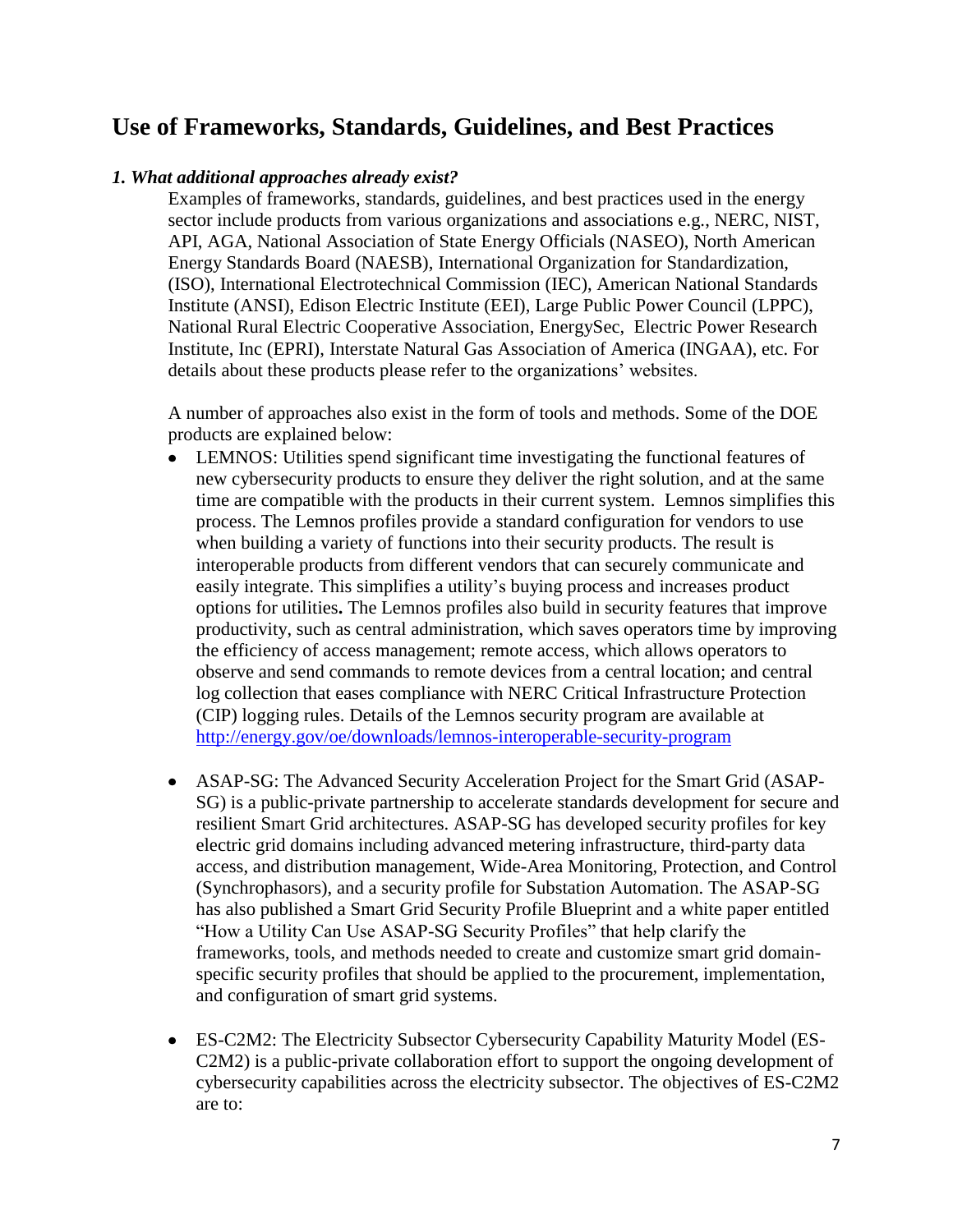- o Strengthen cybersecurity capabilities in the electricity subsector by identifying capability gaps of individual organizations as well as provide an aggregated picture of common capability gaps across the nation
- o Enable sector owners and operators to effectively and consistently evaluate and benchmark cybersecurity capabilities based on risk, allowing for better informed investment decisions
- o Share knowledge, best practices, and relevant references within the subsector as a means to improve cybersecurity capabilities
- o Build effective cybersecurity programs (people, processes, and technology) within each organization across the industry, equipping them with the capacity to respond quickly and effectively to cybersecurity threats.

The ES-C2M2 is a scalable framework that can be used to develop capabilities and measure performance on an enterprise-wide or functional basis (e.g., generation, transmission, distribution, markets, etc.). It provides a common set of cybersecurity practices, logically grouped into ten domains, and designed to support specific objectives that help utilities build their cybersecurity capabilities and improve their overall resiliency. Utilities can measure their performance against each domain using the maturity indicator levels (MILs) as defined within the ES-C2M2. The MILs indicate the level of sophistication of utilities' cybersecurity practices within a specific domain.

Utilities may voluntarily request DOE to facilitate a Self Evaluation. A DOE Facilitated Self-Evaluation consists of an on-site visit by members of the ES-C2M2 team to provide guidance and assistance in evaluating the organization's cybersecurity capabilities through the use of the Cybersecurity Self-Evaluation Toolkit. The ES-C2M2 team is there to answer questions about the underlying concepts of the ES-C2M2 domains, objectives, and practices and facilitate discussion of the organization's cybersecurity program. Requests for the ES-C2M2 Toolkit, program information, or facilitated self-evaluations can be sent to [ES-](mailto:ES-C2M2@HQ.DOE.GOV)[C2M2@HQ.DOE.GOV](mailto:ES-C2M2@HQ.DOE.GOV) . The ES-C2M2 model document is available at [http://energy.gov/oe/downloads/electricity-subsector-cybersecurity-capability](http://energy.gov/oe/downloads/electricity-subsector-cybersecurity-capability-maturity-model-may-2012)[maturity-model-may-2012](http://energy.gov/oe/downloads/electricity-subsector-cybersecurity-capability-maturity-model-may-2012)

The DOE is developing data collection capabilities in order to receive ES-C2M2 Self Evaluation results from individual organizations and develop a comprehensive national picture of the electricity subsector's cybersecurity capabilities. The collection of Self Evaluation data will enable the DOE to:

- o Benchmark cybersecurity capabilities across various segments of the electricity subsector and share with individual organization's their performance compared to their peers
- o Provide benchmark data that can inform organizations' planning and prioritization for cybersecurity investments
- o Identify best practices and advanced cybersecurity capabilities that can be leveraged across the industry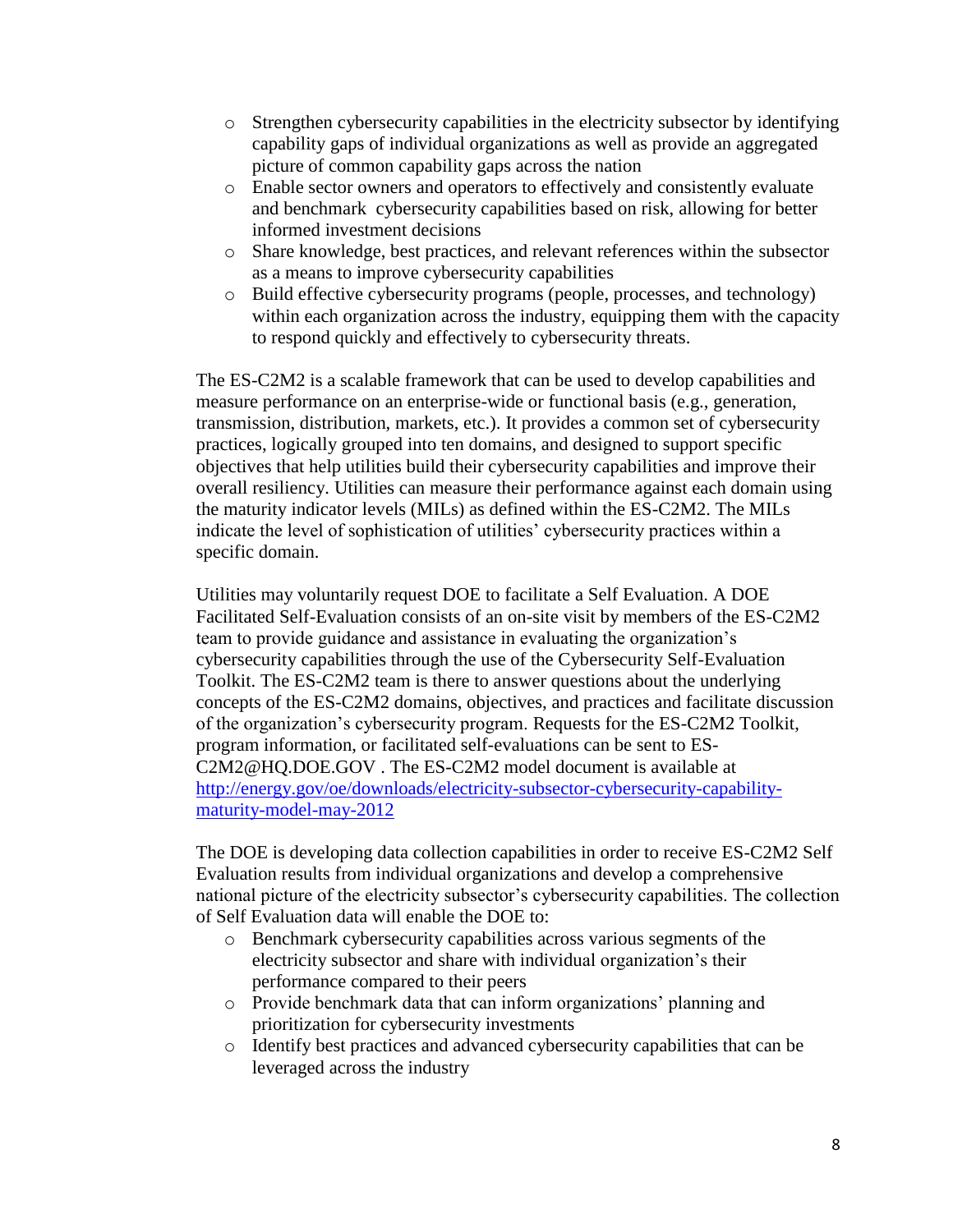- o Inform other federal partners' strategies for cybersecurity investments, including programs and research
- o Develop and prioritize the DOE's cybersecurity investments based on common challenges within the electricity subsector, including programs and research in new tools and solutions
- RMP: The Risk Management Process (RMP) Guideline was developed by the DOE, in collaboration with the NIST, the North American Electric Reliability Corporation (NERC), and representatives from both the public and private sectors.

The RMP is designed to enable organizations—regardless of size, organizational or governance structure—to apply effective and efficient risk management processes tailored to meet the organization's unique mission and business needs. The process recognizes organizational constraints (resources, personnel, policy). It helps identify ownership of risk within the organization and facilitates resource allocation based on risk management principles.

The RMP guideline may be used to implement a new cybersecurity risk management program within an organization or to build upon an organization's existing internal cybersecurity policies, standard guidelines, and procedures. It is based on the NIST *SP 800-39: Managing Information Security Risk* and is tailored for the electricity subsector. The RMP not only addresses risks from Information technology and industrial control systems but also from the increasing integration of Industrial Control Systems (ICS) with traditional business IT that provides corporate services (e.g., network, email). Other sectors such as Water, Dams, Oil and Natural Gas with similar technology trends may also benefit from this guideline.

DOE is currently planning to facilitate pilot RMP implementations in the electricity subsector. Program information or requests to facilitate voluntary pilots can be sent to RMPGuideline@HQ.DOE.GOV

## *2. Which of these approaches apply across sectors?*

Most of the NIST guidelines pertaining to cybersecurity risk management are applicable across sectors. Some of the standards or approaches developed by organizations like NERC, API and EPRI may be specific to the energy sector; others may be scalable across sectors. The DOE products such as Lemnos, ASAP-SG, ES-C2M2 and RMP are scalable across sectors. These were developed by energy sector subject matter experts for the subsector but can be tailored according to the unique characteristics and needs of other sectors. DOE has received inquiries from other sectors and agencies that are interested in adopting the ES-C2M2 and is currently planning to work with the Oil and Natural Gas subsector to develop an ONG version.

## *3. Which organizations use these approaches?*

Different energy sector organizations may employ different standards and approaches. Examples of use of DOE products are as follows: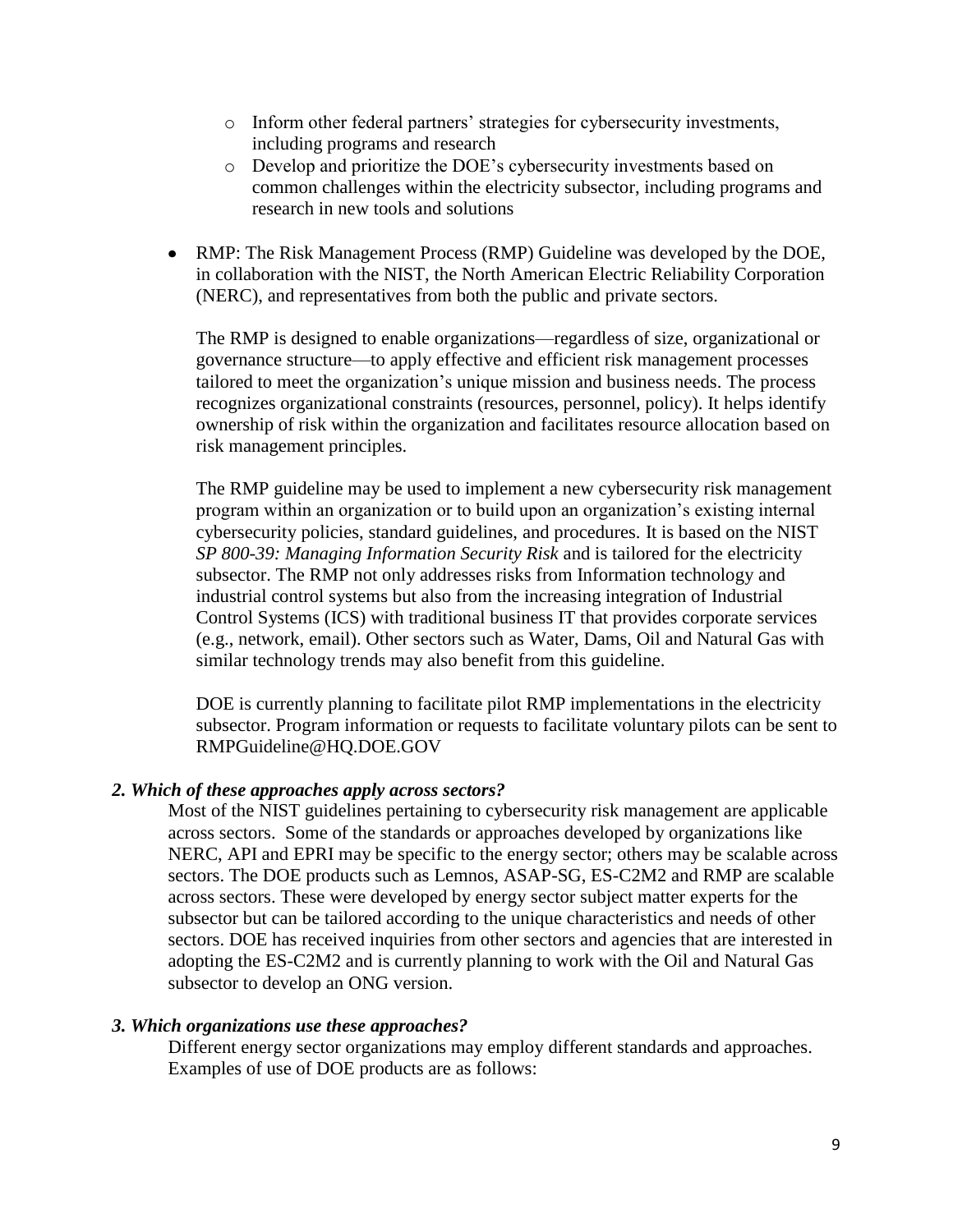- 10+ power grid security device vendors are using Lemnos in developing energy delivery system solutions
- The ES-C2M2 model document is freely available for download. Since June 2012, 210 individuals representing 109 US electric utilities, 82 non-utilities and 19 international organizations have requested and received the ES-C2M2 Toolkit that is used along with the model document.
- Since June 2012, 15 electric subsector organizations have voluntarily requested DOE Facilitated Self-Evaluations, 8 have been completed successfully and 7 are scheduled to be completed in the upcoming months. Because the model and toolkit are freely available, the number of organizations that performed Self-Evaluation on their own is not currently tracked and is thus unknown.
- Because the RMP is freely available for download, the number of organizations that use the RMP on their own is not tracked and is thus unknown.

## *4. What, if any, are the limitations of using such approaches?*

Standards and approaches tend to become audit guidelines and the application of and attainment of these approaches becomes a goal in itself. This discourages innovative risk management and commits resources to compliance-based processes.

Each standard, framework, guideline, tool or method may have its unique focus and thus may be inherently limited if used in a way for which it is not designed. The ES-C2M2 identifies where an entity's maturity level is, and provides results that can be used for planning; but does not prescribe controls or process steps for any gaps that are identified. So, the model may help organizations measure and strengthen incident management capabilities but will not provide instructions for containing an incident that the organization may be facing.

In addition, standards and guidelines take a long time to develop and obtain industry acceptance for implementation. Thus, they may not be able to keep up with the continually changing threat landscape and may become ineffective for incident management.

## *5. What, if any, modifications could make these approaches more useful?*

These approaches would be more useful if supplemented with implementation guidance and recommendations. In addition, some aspects of audits could be replaced with facilitated exercises, resulting in a focus on strengthening cybersecurity as opposed to ensuring compliance.

#### *6. How do these approaches take into account sector-specific needs?*

Most of the NIST guidelines pertaining to cybersecurity risk management are applicable across sectors. Some of the standards or approaches developed by organizations like NERC, API and EPRI may be specific to the energy sector; others may be scalable across sectors. The DOE products such as Lemnos, ASAP-SG, ES-C2M2 and RMP are scalable across sectors. These were developed by energy sector subject matter experts for the subsector but can be tailored according to the unique characteristics and needs of other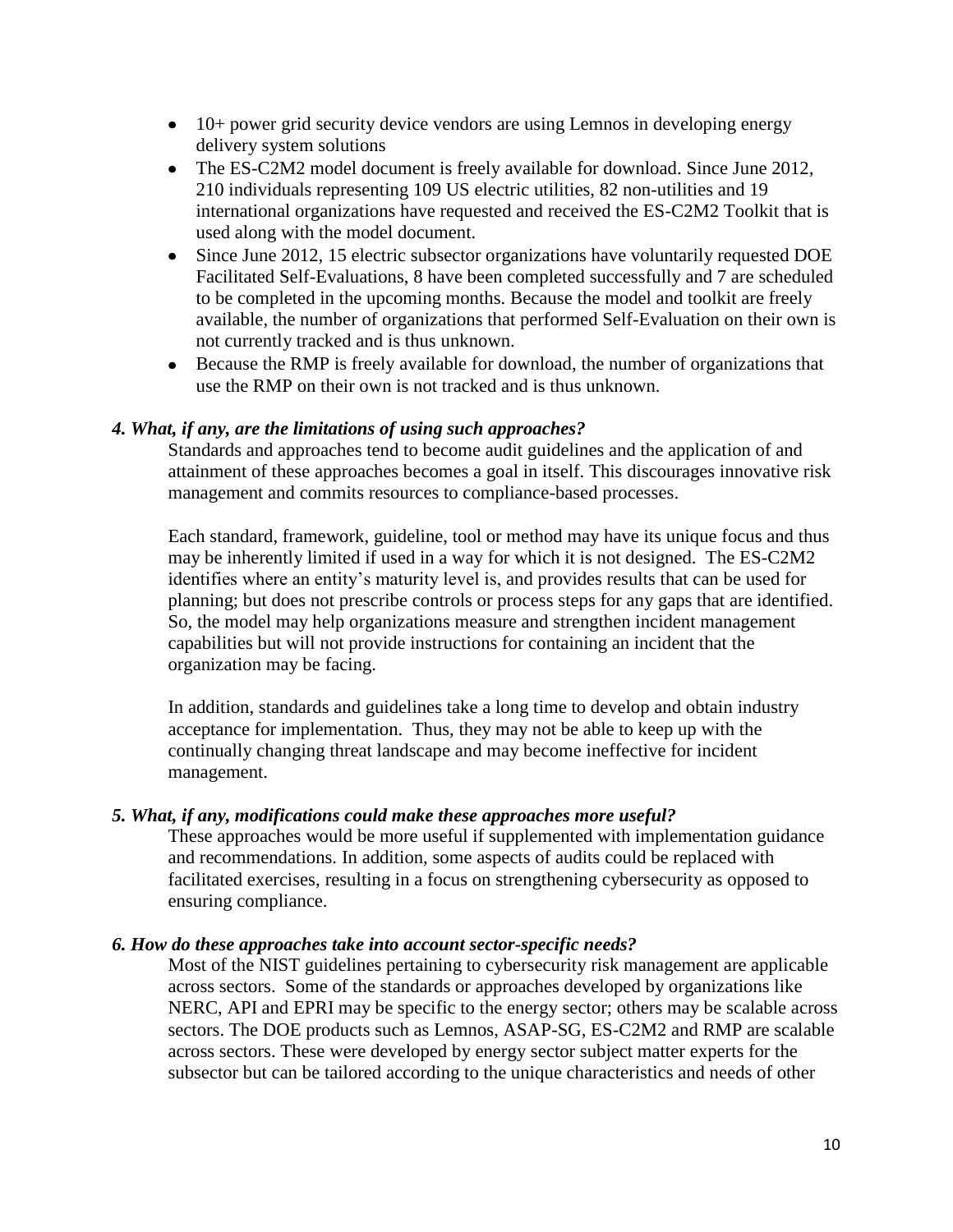sectors. Key sector-specific needs that need to be accounted for the energy sector are as follows:

- Energy control systems are uniquely designed and operated to control real-time physical processes that deliver continuous and reliable power to support national and economic security. As such, they require security solutions that meet unique performance requirements, design, and operational needs.
- Cyber security technologies that are developed to protect business IT computer systems and networks can break an energy delivery control system. The computers and networks that control our Nation's power grid are very different from those on our desks in several important ways. These differences must be respected when securing these systems against cyber-attack.
- Energy delivery system communications must be fast. Data communications in substations require time-critical responses of less than 4 milliseconds for protective relaying, and technologies to provide wide-area situational awareness for transmission lines require data communications links with time delays of less than a second. A cascading power failure might be prevented by changing how power flows through the grid, but this change must often be brought about in a few milliseconds. Energy delivery system computers and networks must always be available. They cannot be patched or upgraded without extensive testing and validation, normally planned weeks or months in advance, to ensure that the change does not jeopardize power system operations, and the vendor's warranty for these systems can sometimes prevent the change from being implemented at all. Energy delivery systems include decades-old legacy components with limited resources for computation, and limited bandwidth for communications. These legacy devices perform their function well so there is no business case to replace them, but they were designed decades ago when the internet did not exist and cybersecurity was not a central concern.
- Energy delivery systems have predictable communication patterns, and predictable  $\bullet$ behavior. So it makes sense to allow only expected actions and deny any others. In contrast, desktop cybersecurity measures often allow any actions not explicitly denied. Energy delivery systems require complex access controls, including secure remote access for maintenance and operations support. Multiple energy-workers need different levels of access to the same device, and these access needs can change depending on operating mode. Most importantly, access controls must never jeopardize system availability as this could represent a safety hazard during an emergency response. Energy delivery systems have critical components that are widely distributed across extensive territories, and are, by necessity, located outside where they are vulnerable to physical tampering. Finally, control systems security involves ensuring the timely and proper operation of cyber-physical devices (e.g., opening a digital relay or changing settings on transformers). Thus, cyber attacks on control systems can cause physical damage to expensive electric grid components like generators that can take many months to replace.

## *7. When using an existing framework, should there be a related sector-specific standards development process or voluntary program?*

Yes. There should be sector-specific standards development processes or voluntary programs. While sector regulators may have minimal standard requirements for the sector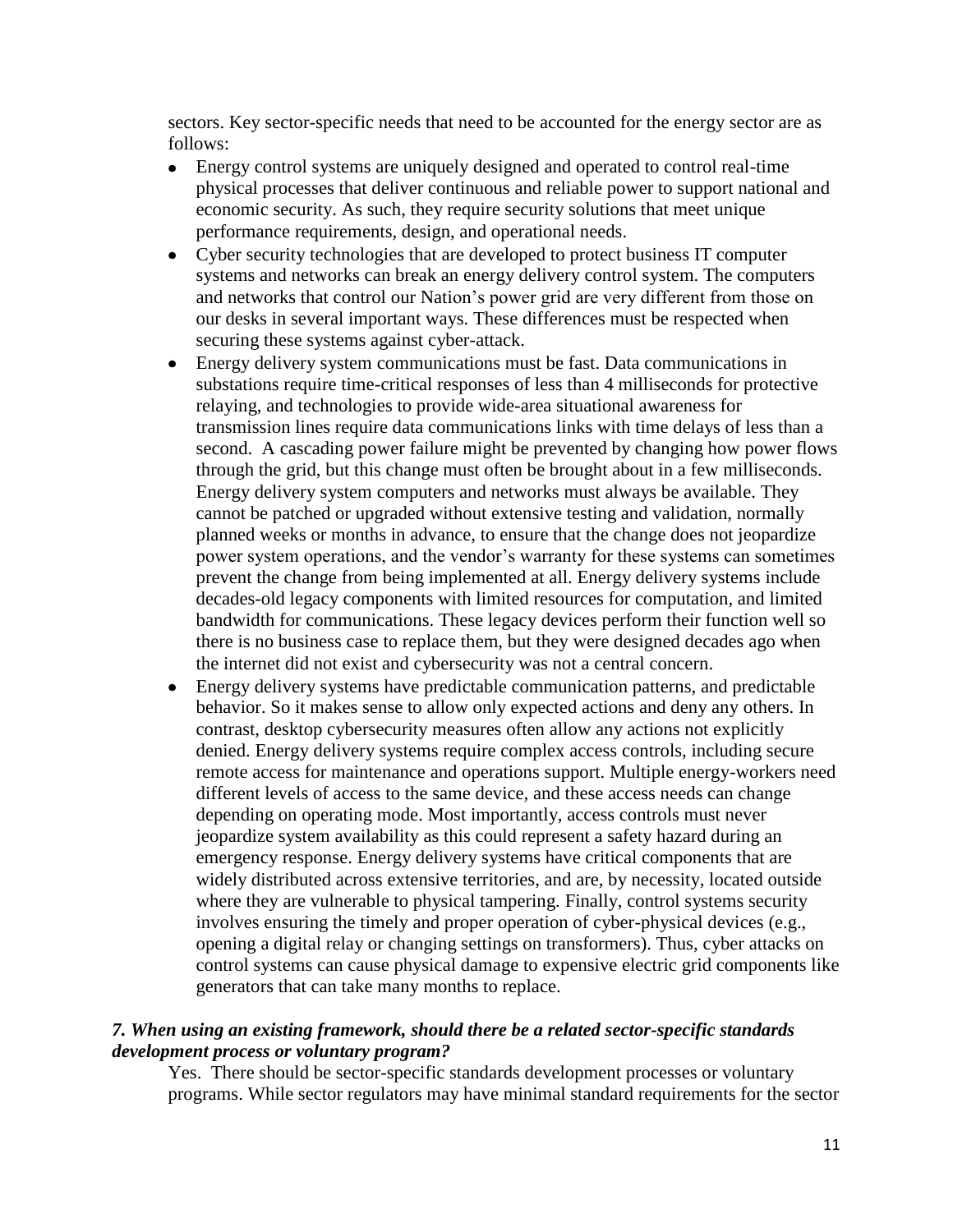in alignment with national reliability needs, there should also be approaches that facilitate identification and adoption of practices beyond minimal requirements. Entities choosing to adopt these practices approaches may do so on a voluntary basis, and may be compensated in some manner for doing so. The potential incentives should be reviewed as per the Executive Order. The ES-C2M2 is an example of such an approach.

NIST should identify, review, and facilitate de-confliction of overlapping standards e.g. NERC CIP and NIST Guidelines.

## *8. What can the role of sector-specific agencies and related sector coordinating councils be in developing and promoting the use of these approaches?*

The Sector-specific agencies (SSA) and related sector coordinating councils (SCC) can play the following role to support these approaches:

- Conduct research & development
- Facilitate piloting and testing of tools and technologies
- Facilitate exercises to promote and test capabilities
- Identify sector specific best-practices through research, benchmarking, and review of sector incidents
- Identify standards and guidelines with overlapping requirements or recommendations
- Assist in adding specificity to cross-sector standards
- Provide implementation guidance to establish and enforce common sector-specific approaches

## *9. What other outreach efforts would be helpful?*

SSA's could work with sector stakeholders to ensure critical asset owners and operators participate in the planned NIST Cybersecurity Framework Workshops.

The SSAs can provide an additional platform for (local, regional, or national) conferences to identify areas of weakness, areas of strengths, and address sector-specific needs for the Cybersecurity Framework development process.

Both SSAs and SCCs can promote the approaches through multiple means of communications, e.g., speaking engagements, social media, bulk email, leadership engagements.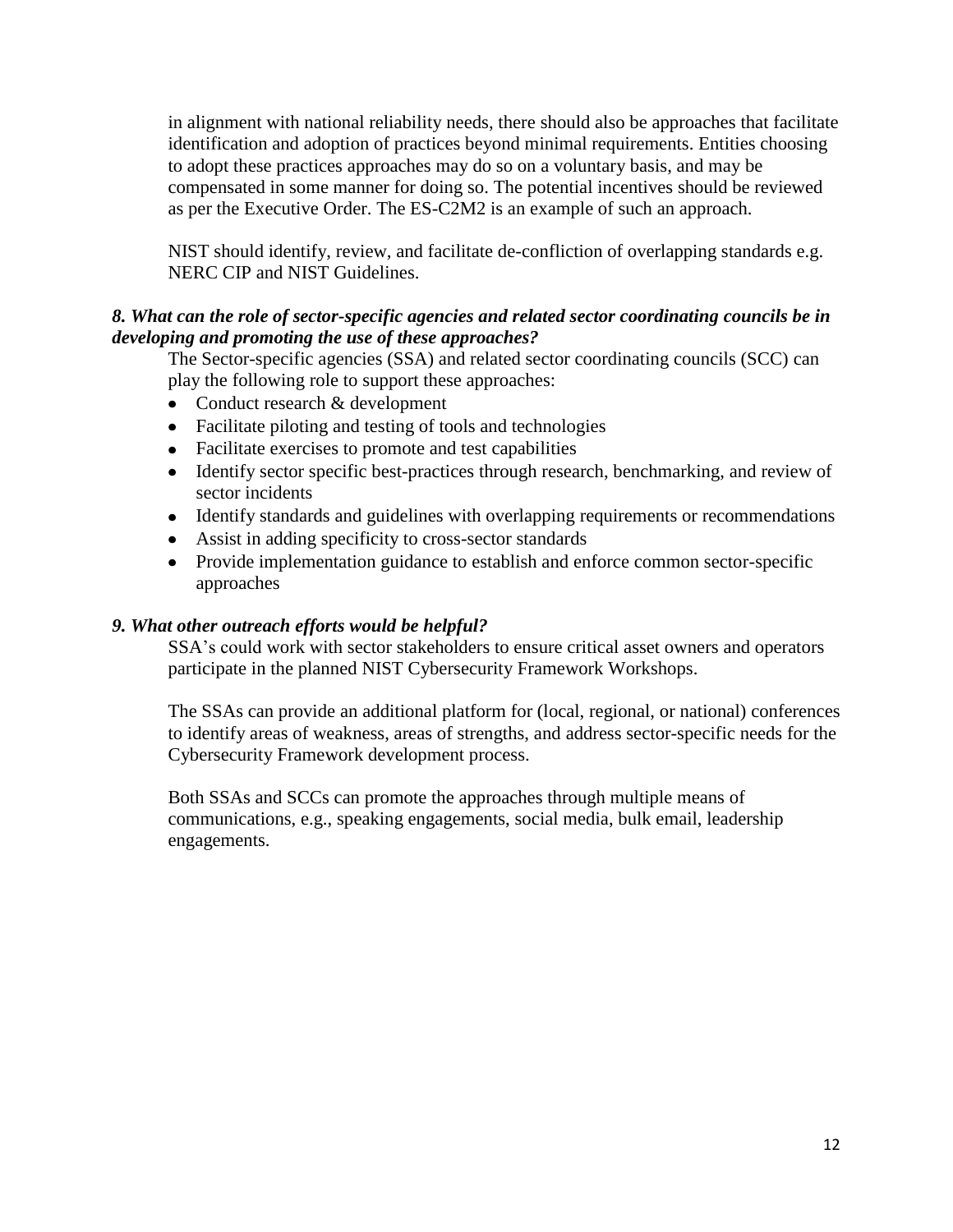## **Specific Industry Practices**

*NIST is interested in information on the adoption of the following practices as they pertain to critical infrastructure components:*

- *Separation of business from operational systems;*
- *Use of encryption and key management;*
- *Identification and authorization of users accessing systems;*
- *Asset identification and management;*
- *Monitoring and incident detection tools and capabilities;*
- *Incident handling policies and procedures;*
- *Mission/system resiliency practices;*
- *Security engineering practices;*
- *Privacy and civil liberties protection.*

## *1. Are these practices widely used throughout critical infrastructure and industry?*

An organization's practices are a result of numerous factors, e.g., business needs; technical needs; regulations; vendor recommendations; guidelines; resources; and organizational maturity. Compliance requirements may drive some energy sector organizations to employ these practices at a minimum baseline security level. Others, depending on their resources and maturity, may implement these practices well beyond the compliance requirements.

## *2. How do these practices relate to existing international standards and practices?*

These practices are generally addressed in existing international standards and practices as well, e.g., ISO/IEC 27002 and 15408.

## *3. Which of these practices do commenters see as being the most critical for the secure operation of critical infrastructure?*

Separation of business from operational systems, Identification and authorization of users accessing systems, and Monitoring and incident detection tools and capabilities are generally seen as being the most critical for the secure operation of energy critical infrastructure.

## *4. Are some of these practices not applicable for business or mission needs within particular sectors?*

All practices listed above have applicability in the energy sector.

## *5. Which of these practices pose the most significant implementation challenge?*

From a technical perspective, encryption and key management may pose the most significant implementation challenge. From an organizational perspective, asset identification and management may pose the most significant implementation challenge.

Some of the unique energy sector challenges to implementation of standard security practices are:

- patching of software for control systems
- testing of system upgrades in a timely and efficient manner
- monitoring access to assets located in areas that are easily accessible to others